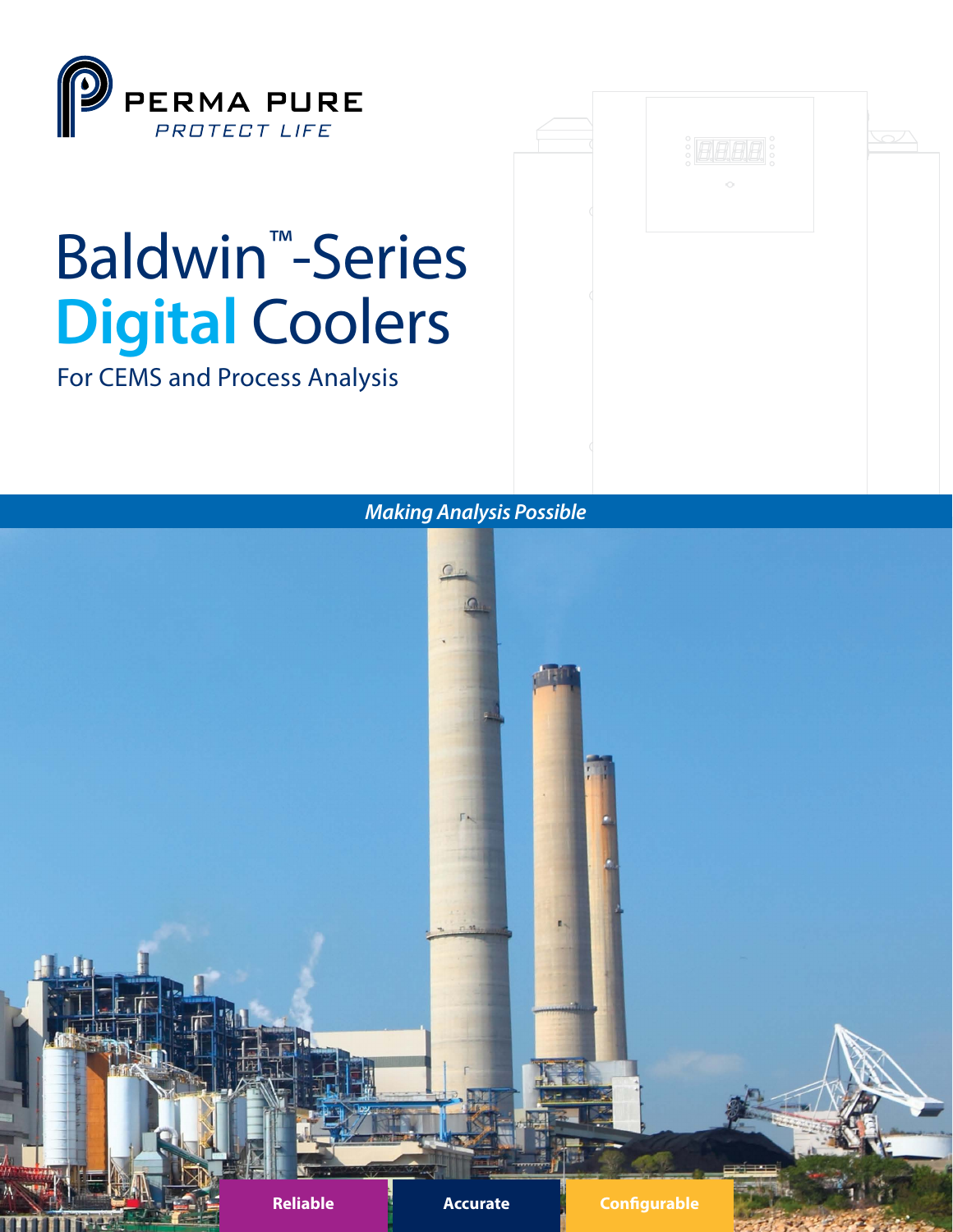# **Serving a Wide Range of Applications**

Perma Pure's coolers are an enabling technology for CEMS and monitoring.

#### POWER GENERATION • PETROCHEMICAL • REFINERIES • INCINERATION • INDUSTRIAL

Perma Pure's thermo-electric coolers are used by leading continuous emissions monitoring systems suppliers, industries and governments. We are proud to partner with our broad and diverse customer base to meet the latest SOx and NOx requirements, making the world healthier and cleaner. Our commitment to protect life starts with a focus on quality and partnership with our customers to meet the challenges of demanding applications while making the world safer and healthier.

# **Baldwin™–Series Digital Thermo-Electric Coolers**

### **New Digital Control System, Same Reliable Performance**

The new Baldwin™-Series **digital** thermo-electric coolers by Perma Pure are a powerful combination of the proven track record of Baldwin™-Series classic coolers with a new digital control system. This combination ensures reliable performance for high flow rate, high ambient temperature, and high water volume applications.

#### **Features of Baldwin™-Series digital thermo-electric coolers include:**

- Reliable dedicated Digital Control System keeps your system operating efficiently
- Advanced P.I.D. control algorithm increases temperature control precision to maintain analysis accuracy
- Continuous display of temperature eliminates guess work a quick look tells it all
- Alarm outputs provide alarm interface capability for your data acquisition system as well as direct control of sample pumps
- Configurable for simple control of multiple sample streams
- Individual water slip sensors and alarm outputs safeguard against upset conditions
- Gas stream temperature output allows direct monitoring, eliminating guess-work
- 115 or 230 VAC models
- *Coming Soon MODBUS for remote monitoring*

All Baldwin™-Series coolers use thermo-electric elements (Peltiers) to cool the sample gas to the desired dew point temperature. Condensate can be removed as it forms by an available peristaltic pump.

#### **Features of all Baldwin™–Series coolers include:**

| - Dependable water removal | - EZ-Clean twist-apart impingers |
|----------------------------|----------------------------------|
| – Low maintenance          | - Durinert coated impingers      |

– Single or dual sample streams – Alarm relays protect analyzers

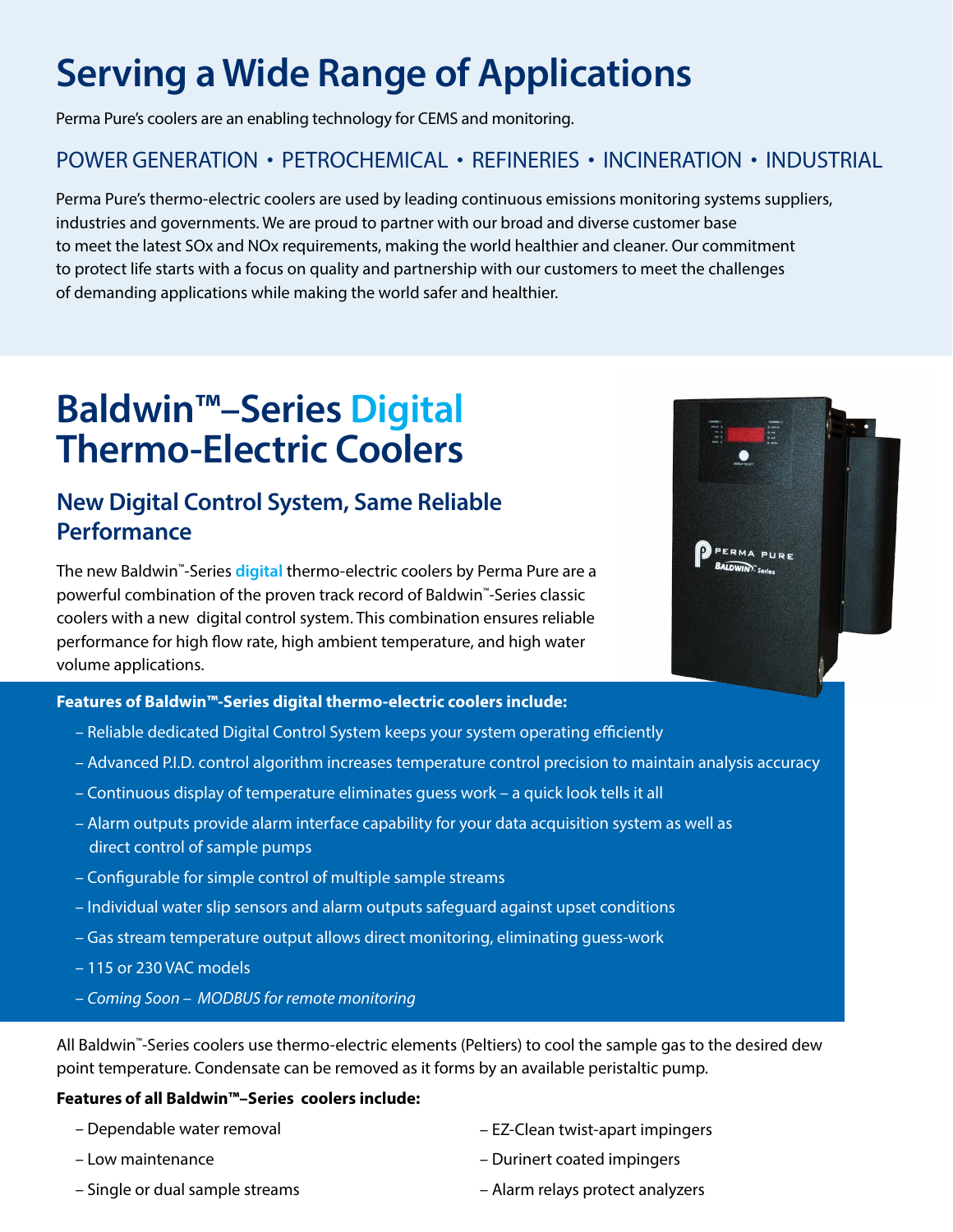## **Three Models With Standard Capacities Ranging from 3 to 20 LPM**

| <b>Model</b> | <b>Standard Capacity</b>      | <b>Impingers</b> |                  | Dimensions                                                           |                   |
|--------------|-------------------------------|------------------|------------------|----------------------------------------------------------------------|-------------------|
|              |                               | <b>Passive</b>   | <b>Active</b>    | $(H \times W \times D)$                                              | Weight            |
| 5210D        | 3-8 LPM<br>$(6-17$ SCFH)      | $1 \times 10$ in | $1 \times 10$ in | $15 \times 11 \times 11$ in<br>$(38 \times 28 \times 28 \text{ cm})$ | 27 lbs<br>(12 kg) |
| 8210D        | 4-10 LPM<br>$(8.5-21.2 SCFH)$ |                  | $2 \times 10$ in | $15 \times 13 \times 12$ in<br>$(38 \times 33 \times 30 \text{ cm})$ | 38 lbs<br>(18 kg) |
| 20410D       | 10-20 LPM<br>$(21-42 SCFH)$   | $2 \times 10$ in | $2 \times 10$ in | $15 \times 13 \times 12$ in<br>$(38 \times 33 \times 30 \text{ cm})$ | 39 lbs<br>(18 kg) |



# **Intelligent Product Numbering System**

Follow the below 5 steps to determine your product number.

| <b>Step 1: Select Model (Required)</b>                                                                    |                |  |  |  |
|-----------------------------------------------------------------------------------------------------------|----------------|--|--|--|
| 5210D                                                                                                     | 4C-5210D       |  |  |  |
| 8210D                                                                                                     | 4C-8210D       |  |  |  |
| 20410D                                                                                                    | 4C-20410D      |  |  |  |
| <b>Step 2: Select Voltage (Required)</b>                                                                  |                |  |  |  |
| 115 VAC, 50/60 Hz                                                                                         | 1A             |  |  |  |
| 230 VAC, 50 Hz                                                                                            | 2A             |  |  |  |
| <b>Step 3: Select Impingers (Required)</b>                                                                |                |  |  |  |
| 10" Stainless Steel, EZ Clean Twist-Apart Impingers                                                       | ES             |  |  |  |
| 10" Glass Impingers, threaded with fittings                                                               | G              |  |  |  |
| 10" Kynar Impingers                                                                                       | K              |  |  |  |
| 10" Stainless-Durinert coated, EZ Clean Twist-Apart Impingers                                             | <b>ED</b>      |  |  |  |
| Step 4: Select NJ Thermocouple Option (Stainless Steel and Stainless-Durinert Coated Impingers Only)      |                |  |  |  |
| New Jersey thermocouple temperature sensor; lead wires only (5210D and 20410D only)                       | <b>NJ</b>      |  |  |  |
| New Jersey thermocouple temperature sensor, series configuration (8210D only)                             | T1             |  |  |  |
| New Jersey thermocouple temperature sensor, parallel configuration (8210D only)                           | T <sub>2</sub> |  |  |  |
| <b>Step 5: Select Water Slip Sensor Option</b>                                                            |                |  |  |  |
| Water slip sensor with inline flow holder; 1/4" Kynar tube fittings                                       | WS             |  |  |  |
| Water slip sensors with inline flow holder; 1/4" Kynar tube fittings, parallel configuration (8210D only) | <b>WP</b>      |  |  |  |

#### **Example Product Number**

| 4C-8210D | l A            | - 2              |                 | WS                  |
|----------|----------------|------------------|-----------------|---------------------|
| Cooler   | <b>Voltage</b> | <b>Impingers</b> | NJ Thermocouple | <b>Water Sensor</b> |